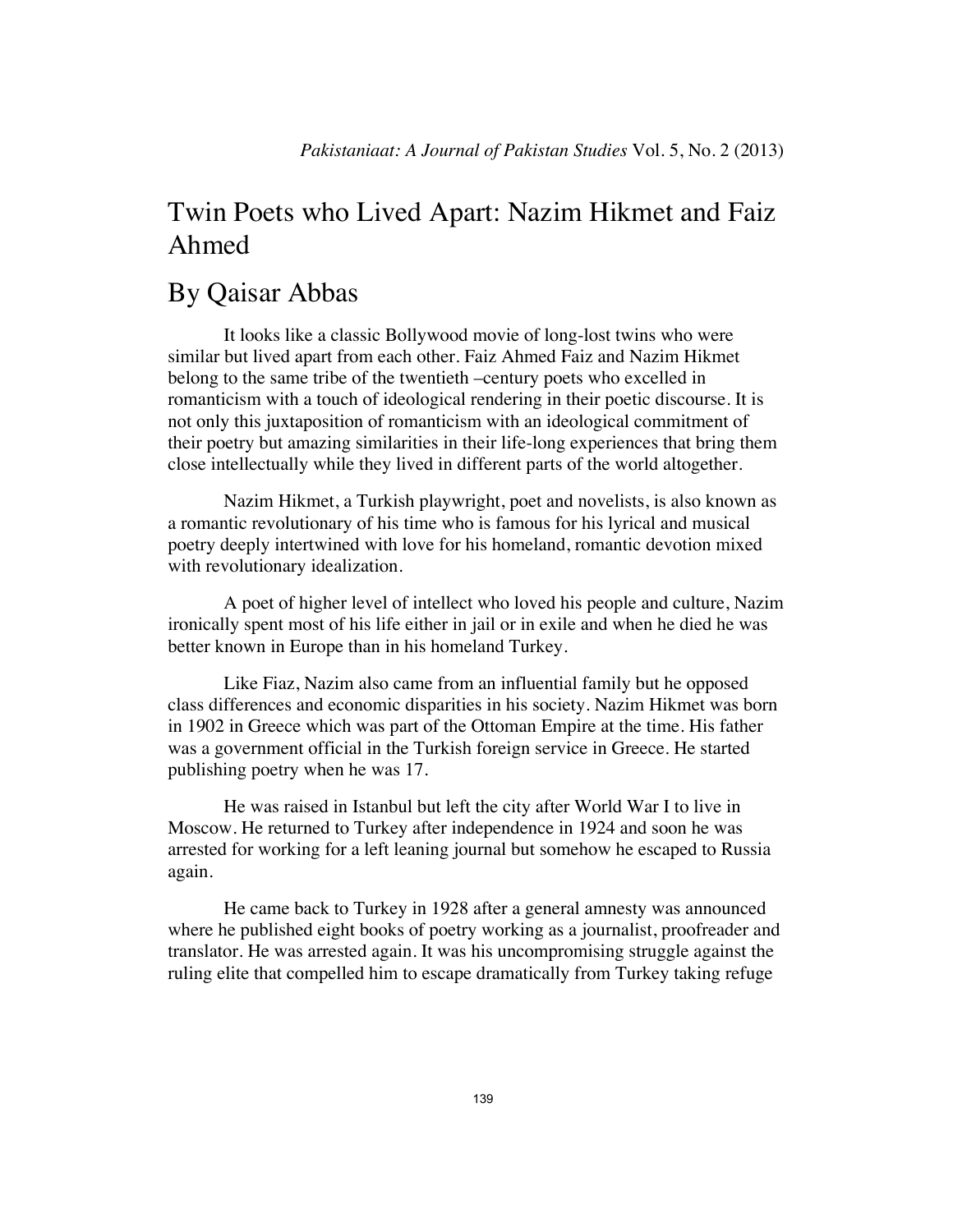in the Soviet Union, never to come back again this time as he died in Moscow in 1963.

Most of his poetic work has been translated in English in six anthologies and biographies of known Turkish intellectuals "Portraits of People from My Land" published in 1936.

Reflection of his internal agonies of life, unconditional love for his people and homeland, opposition to tyrants of his society, and a selfless commitment to romance are the major themes of Nazim Hikmet's poetry. His poem "After Release from Prison" poignantly looks at his life divided between prison, exile and his homeland:

*Awake. Where are you? At home.* 

*Still unaccustomedawake or sleepingto being in your own home. This is just one more of the stupefactions of spending thirteen years in a prison.* 

*Who's lying at your side? Not loneliness, but your wife, in the peaceful sleep of an angel. Pregnancy looks good on a woman. What time is it? Eight.* 

*That means you're safe until evening. Because it's the practice of police Never to raid homes in broad daylight.* 

(Translation: Randy Blasing and Mutlu Konuk).

Romanticism is the soul of poetic reveries for both Nazim Hikmet and Faiz Ahmed Faiz where the reader can feel astounding similarities in the depth of their poetic imagery and their mastery over the lexicon and the metaphor they used.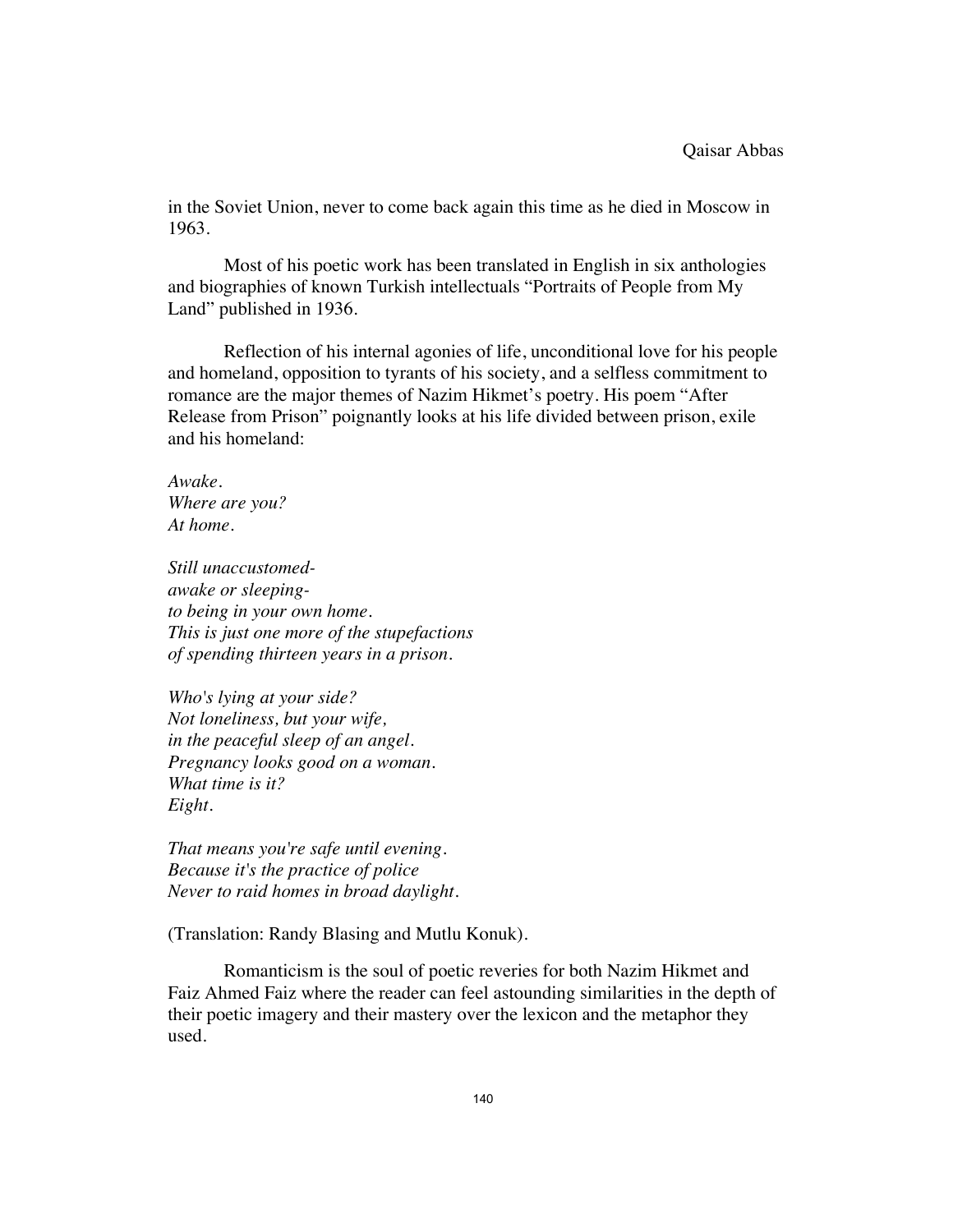Nazim in his poem "I think of You" fantasizes companionship of his beloved who, he thinks, is somewhere around him. But then he wakes up from the dream and realizes it was just his wishful thinking as there still exists a glass of distance between him and the beloved:

*I kneel down and look at your hands I want to touch your hands but I can't you are behind a glass sweetheart I am a bewildered spectator of the drama that I am playing in my twilight.* 

(Translation: Anonymous).

Faiz was born in the undivided India near Sialkot in Punjab where his father came back from Afghanistan after serving the Afghan government as High Commissioner to the United Kingdom.

With master's degrees in English and Arabic he started teaching for colleges. His multifaceted personality and talent took him to a variety of professional responsibilities ranging from a professor of English to Editor of English and Urdu newspapers and journals to Prime Minister's Advisor on Education. He published nine poetry books and numerous articles and books in Urdu and English.

His poem "Dasht-e Tanhai" or "Desert of Solitude" depicts the same kind of emotional intensity, loyalty and high level of imagery that is also a hallmark of Nazim's poetry:

*Through the desert of my solitude* 

*The waning vision of your lips* 

*In the waste of my solitude.* 

*And beneath the dust and ashes of separation*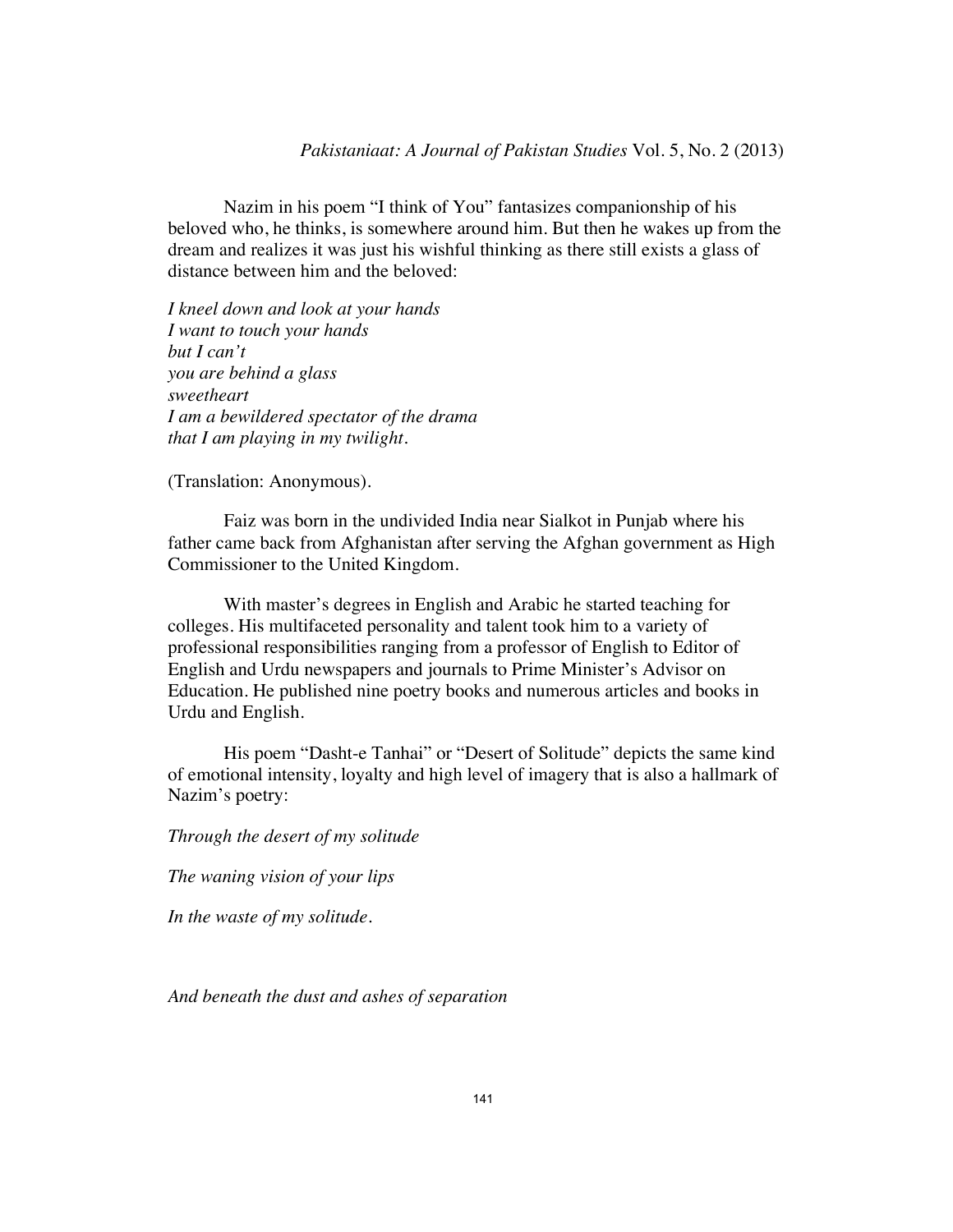#### *blossom the jasmines and roses of your touch.*

(Translation: Anonymous).

Both, in these two poems, feel the torment of separation from their beloveds and create an imaginary space to unite with them using an analogous poetic imagery and ecstasy.

Nazim and Faiz both struggled against tyrannies of their time and the ruling elite of their societies. Both joined armed forces of their country and then got out to be part of the ongoing political struggle for freedom in their societies. Nazim worked for Mustapha Kamal Pasha's freedom movement and left it. Faiz, on the other hand, joined the British Army to fight against fascist regimes of Mussolini and Hitler and left the institution to go to his homeland to witness freedom from the colonial power. Earlier, he played a pivotal role in the Progressive Writers' Movement in India which became a paramount intellectual force for freedom fighters.

Nazim went to Moscow to study economics and sociology and came back to his homeland to be imprisoned for his revolutionary thoughts. His poem "A Sad State of Freedom" recognizes the immense agonies of his life where freedom becomes a fallacy, only to be imprisoned again:

*You love your country as the nearest, most precious thing to you. But one day, for example, they may endorse it over to America, and you, too, with your great freedom- you have the freedom to become an air-base.* 

*You may proclaim that one must live not as a tool, a number or a link but as a human being- then at once they handcuff your wrists. You are free to be arrested, imprisoned and even hanged.* 

*There's neither an iron, wooden nor a tulle curtain in your life;*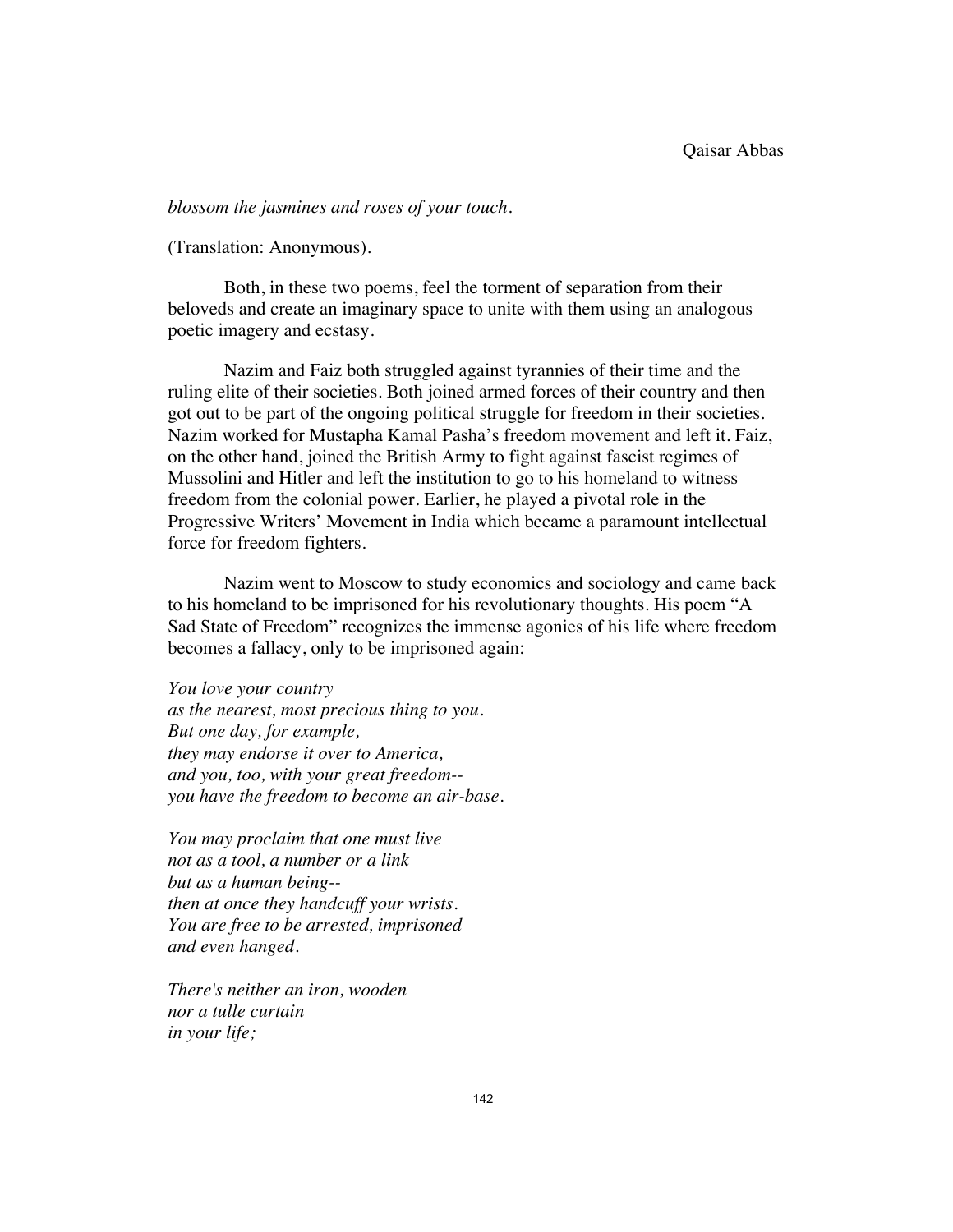### *Pakistaniaat: A Journal of Pakistan Studies* Vol. 5, No. 2 (2013)

*there's no need to choose freedom: you are free. But this kind of freedom is a sad affair under the stars.* 

(Translation: Taner Baybars).

Faiz witnessed the freedom movement and finally saw the end of colonialism in India but he became extremely disenchanted with his rulers after independence. Nazim also became disillusioned with the insensitivities of rulers to their masses after achieving freedom from imperialism.

 In the poem, "You Tell Us What to Do" Faiz looks distastefully at the newly acquired freedom after national independence:

*When we saw the wounds of our country appear on our skins, we believed each word of the healers.* 

*Besides, we remembered so many cures it seemed at any moment all troubles would end, each wound heal completely.* 

*That didn't happen: our ailments were so many, so deep with in us that all diagnoses proved false, each remedy useless.* 

*Now do whatever, follow each clue, accuse whomever, as much as you will, our bodies are still open.* 

*Now tell us what we should do, you tell us how to heal these wounds.* (Translation: Agha Shahid Ali).

 Nazim was imprisoned several times in his country but his arrest in 1940 became a worldwide outcry by the known intellectuals of his time like Pablo Picasso and Jean Paul Sartre. Nazim's poem "Since I have been in Jail" narrates his ordeal and distrust toward the system: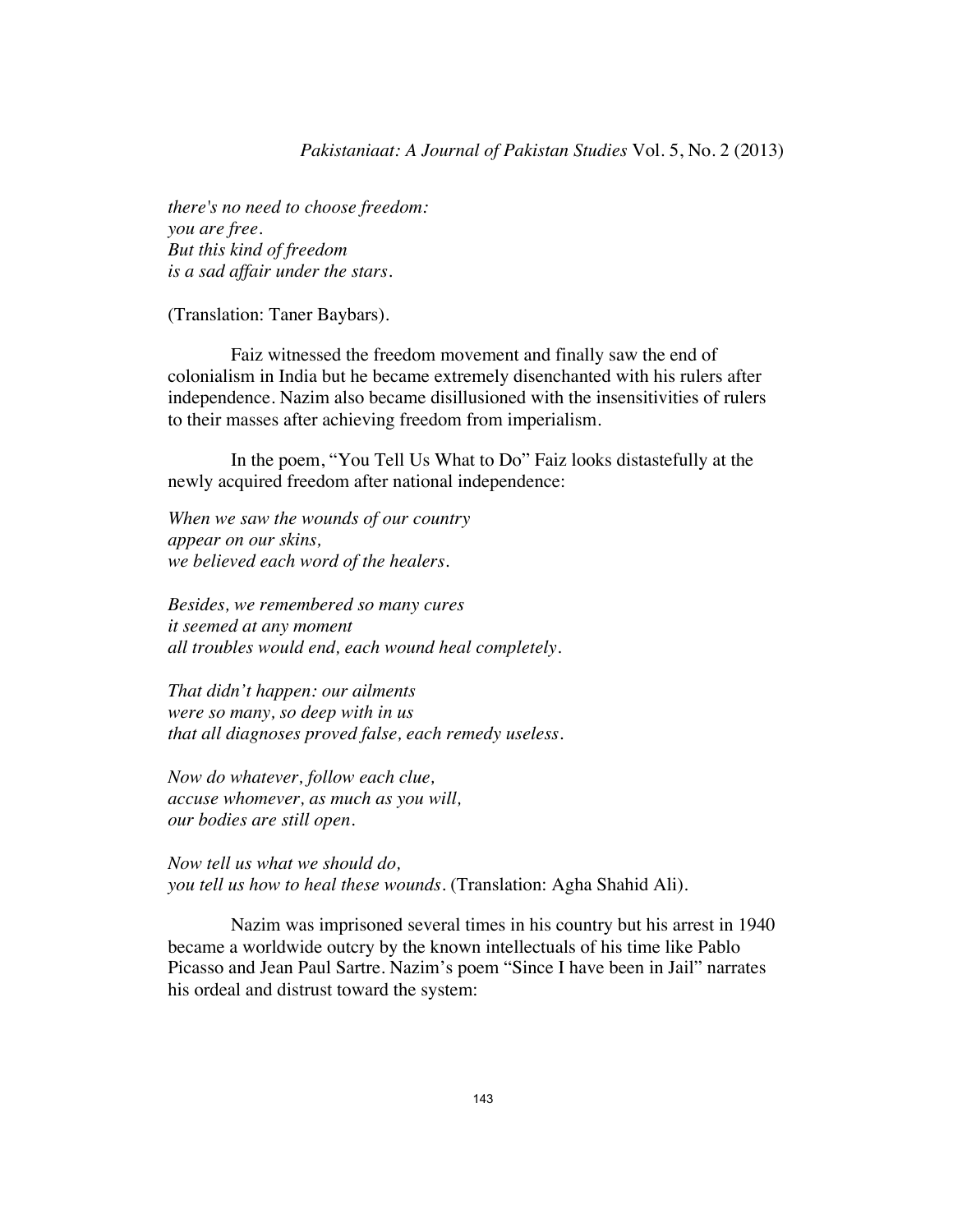*They whose number is as great as ants on earth fish in the water birds in the sky are fearful and brave ignorant and learned and they are children. And they who destroy and create It is only their adventure in these songs And for the rest, for example, my lying there for ten years, It's nothing.*  (Translation: Anonymous).

In a new country, Pakistan, which came into being in 1947, Faiz was arrested and imprisoned for four years just after independence in 1950 for his alleged coup attempt against the government.

He was arrested again during the first Martial Law in 1958. He opted to leave the country, however, when the second dictatorial regime of Genral Ziaul Haq came to power. He lived in Beirut where he edited the Afro Asian quarterly journal, Lotus, from 1978 to 1983. When he returned back to his homeland, he died there in 1984.

 Amazingly, Faiz also felt the same kind of distrust toward his rulers in one of his poems he wrote in the prison. Looking out of the prison window at night the poet appears to be thrilled with the moonlight coming down the staircase of stars conveying the message of tranquility. He continues: *Bluish shadows coming down* 

*to reach green bends of my heart.* 

*Creating waves of agony each time* 

*I remember my lover.*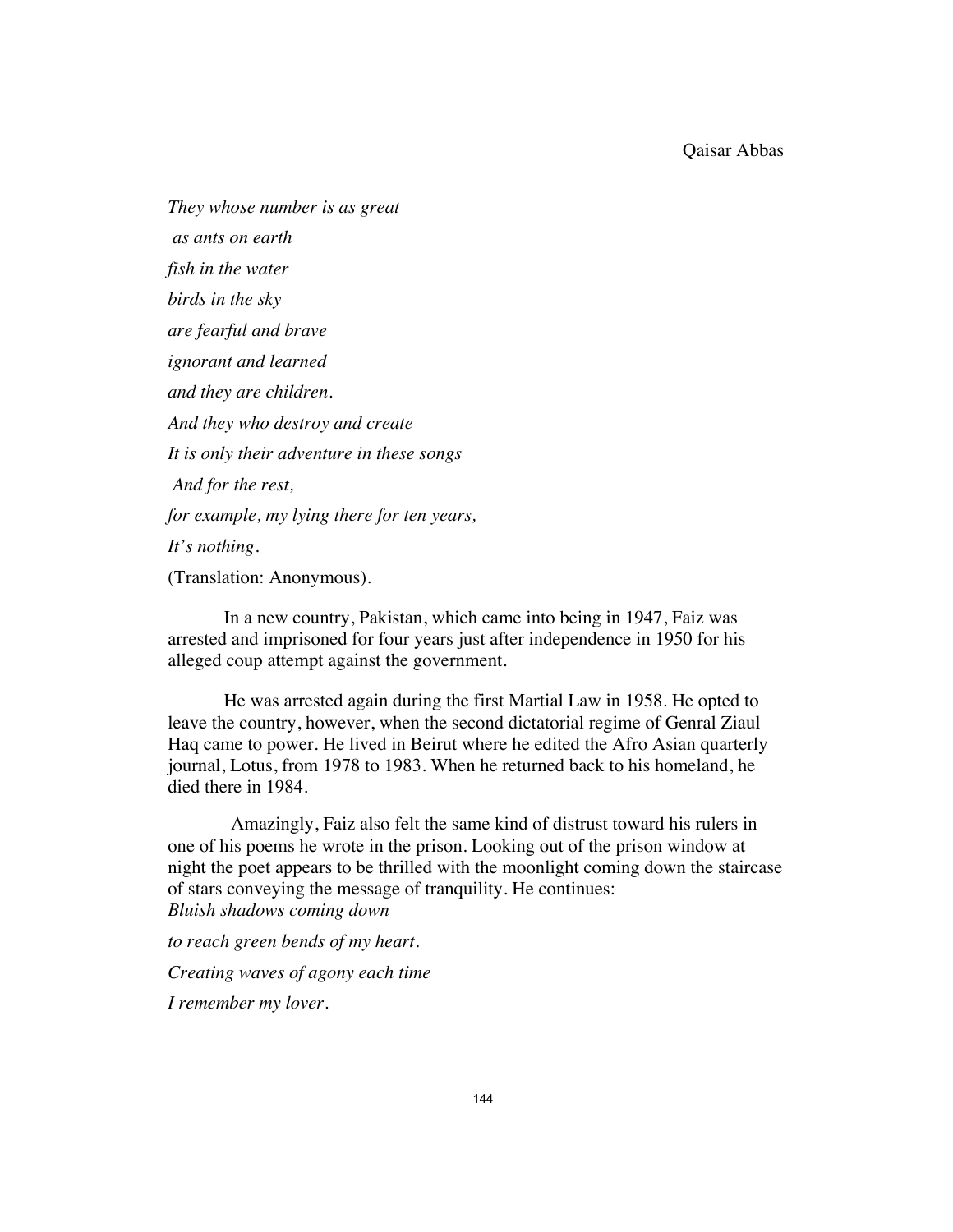*The life looks so lovely at this moment. And those tyrants pouring poison into life might command darkness to march to the alleys where lovers meet but tell me can they snuff the moon?* 

(Translation: Qaisar Abbas).

 The World Council of Peace gave Nazim Hikmet the International Peace Prize along with Pablo Picasso, Pablo Neruda and other renowned intellectuals. Faiz was the first Asian poet to receive the Lenin Peace Prize, awarded by the Soviet Union in 1963. He was also nominated for the Noble Peace Prize before his death.

 A product of the era when Soviet Union emerged as an unchallenged champion of socialist and progressive ideologies, both poets had an unprecedented and romantic commitment to this philosophy. In this sense they had amazing similarities in their life and work. These similarities can be seen not only in their struggle against colonialism but resistance to their own governments after independence. Their poetry, therefore, became a chronicle of this duel resistance.

 Despite their similarities of thought and life experiences, however, both selected different structural formats for their poetic discourse. While Faiz continued and popularized a traditional format within the structural limitations of Ghazal, Nazim gave away the syllabic-meter style for free-a verse structure. But he never lost touch with lyrical and rhythmic traditions of Turkish poetry giving a unique musical grandeur to his poetry.

| <b>Faiz Ahmed Faiz</b>                                      | <b>Nazim Hikmet</b>                                                               |
|-------------------------------------------------------------|-----------------------------------------------------------------------------------|
| Born in 1911 in undivided India in an<br>influential family | Born in 1902 in Greece as part of the<br>Turkish Empire, in an influential family |
| Died in 1984 in Pakistan at the age of                      | Died in 1963 in Soviet Union at the age<br>of 61                                  |

**Comparison: Life and Work of Faiz Ahmed Faiz and Nazim Hikmet**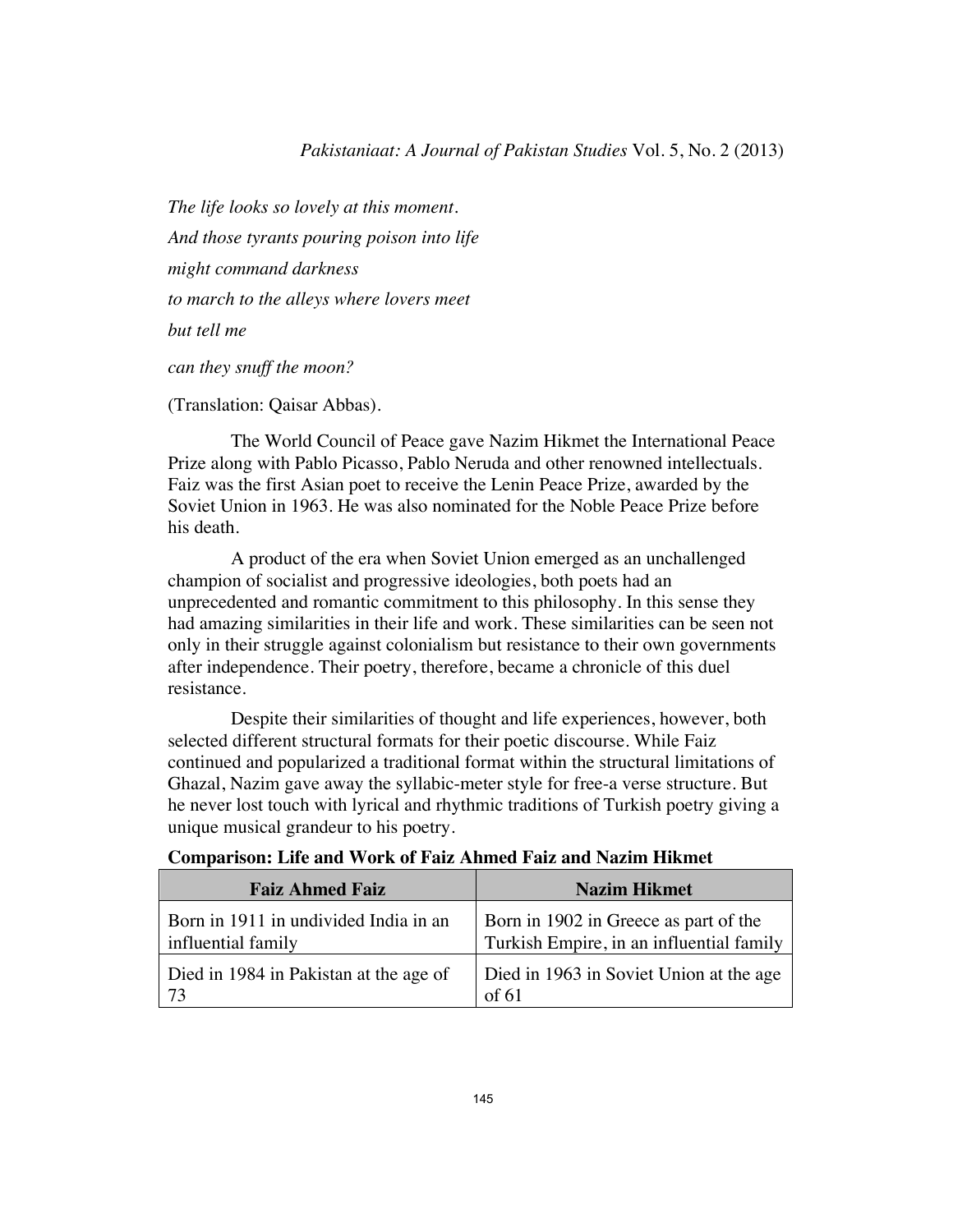| Father was an Afghan ambassador to      | Father was a Turkish diplomat in             |
|-----------------------------------------|----------------------------------------------|
| U.K.                                    | Greece                                       |
| Joined the British army but resigned    | Joined the army of Mustapha Kamal            |
| later                                   | Pasha but resigned later                     |
| Studied Arabic and English in Lahore    | Studied Economics and Sociology in<br>Moscow |
| Wrote 9 poetry collections and other    | Wrote 8 poetry collections and other         |
| books which were translated in several  | books which were also translated in          |
| languages                               | several languages                            |
| Used traditional syllabic-metric        | Used a modern, free verse structure in       |
| structure in poetry                     | poetry                                       |
| Favorite poetic themes include          | Favorite poetic themes include               |
| romance, resistance, freedom, human     | romance, resistance, freedom, human          |
| rights, poverty, homeland and           | rights, poverty, homeland and                |
| incarceration                           | incarceration                                |
| Worked on multiple positions including  | Worked on multiple positions as              |
| journalist, professor, advisor to prime | proofreader, translator, writer and          |
| minister, government administrator      | teacher                                      |
| Imprisoned in 1951 and 1958 and self-   | Imprisoned in 1924 and 1928 and self-        |
| exiled to England and Beirut            | exiled to Moscow 3 times                     |
| Received Lenin Peace Prize from the     | Received International Peace Prize           |
| Soviet Union and several international  | from the World Council of Peace and          |
| awards                                  | several international awards                 |

 When Faiz was entering into the realm of poetry, Nazim was already an established poet at par with other world-renowned writers and poets. By the time Faiz became a known Urdu poet of the Subcontinent, Nazim was touching the mirage of his popularity in the socialist hall of fame.

 When Nazim died, the poetic and intellectual atmosphere in the Subcontinent was ready for a Nazim Hikmet of its own.

 Faiz filled this void perfectly with his charm, poetic finesse and intellectual maturity. He used traditional heritage of Urdu poetry to create literary marvels suitable for his time while adjusting to the modern pathways of English poetry.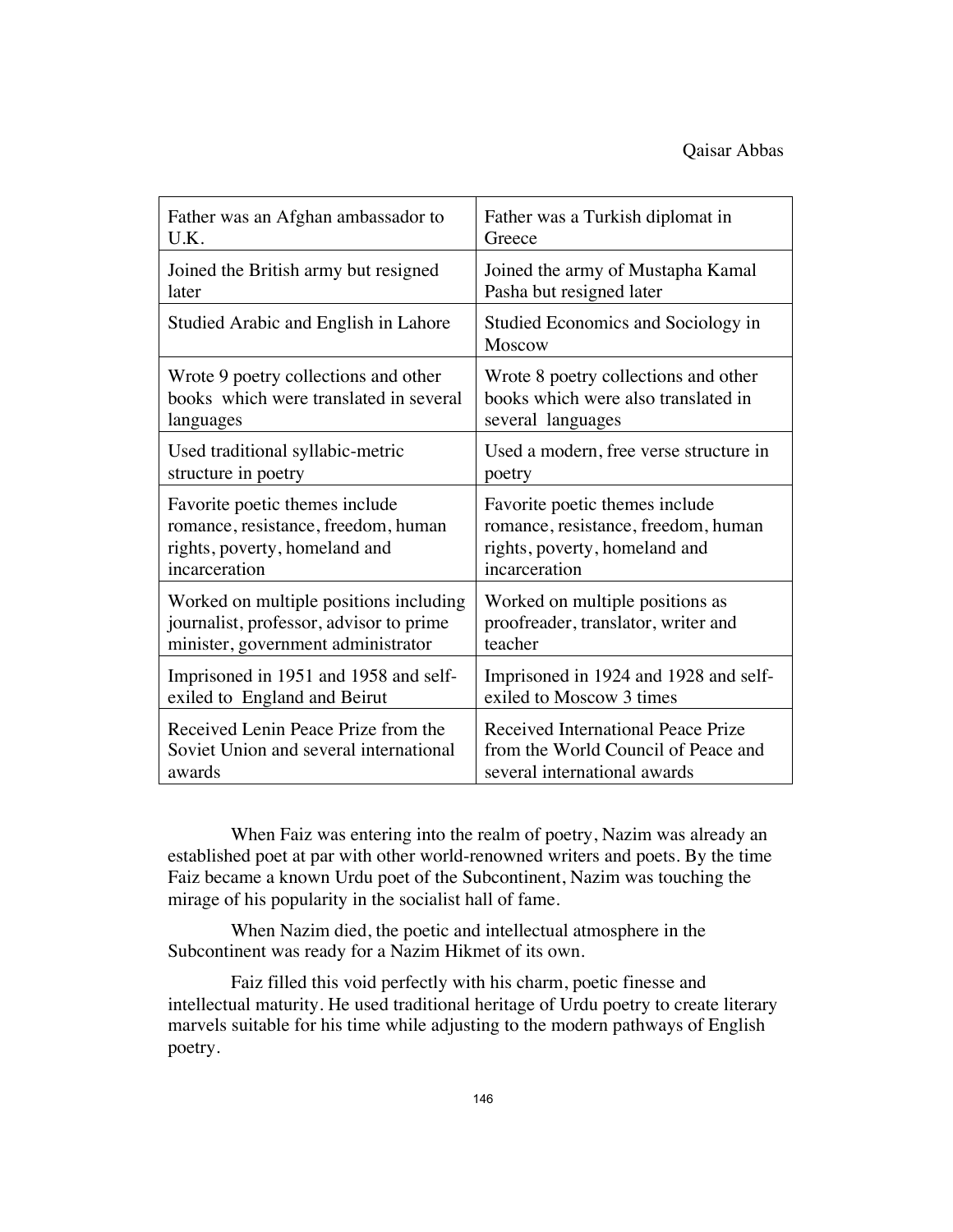Faiz admired Nazim Hikmet as a stalwart poet and a charismatic role model of his time. He paid glowing tributes to him by rendering Nazim's poem "A Letter from Prison" into Urdu, which was also his own life story:

*My love, let me share This most delicate matter with you: A man is altered by a new home.* 

*Here I've begun to fall in love with my dreams: for at night when sleep, with her warm, compassionate hands, opens the gate, the prison walls collapse at my feet.* 

*At that moment I 'm drowned in my dreams the way a ray falls into still waters.* 

*I walk out and roam free, filled with relentless joyhow freely I roam In wide, lit up spaces where no word is found for sorrow and pain, no word for prison.* 

*"Then how crushing it will be for you to wake up?"* 

*No, that isn't to-my love! Let me tell you one more thing:*